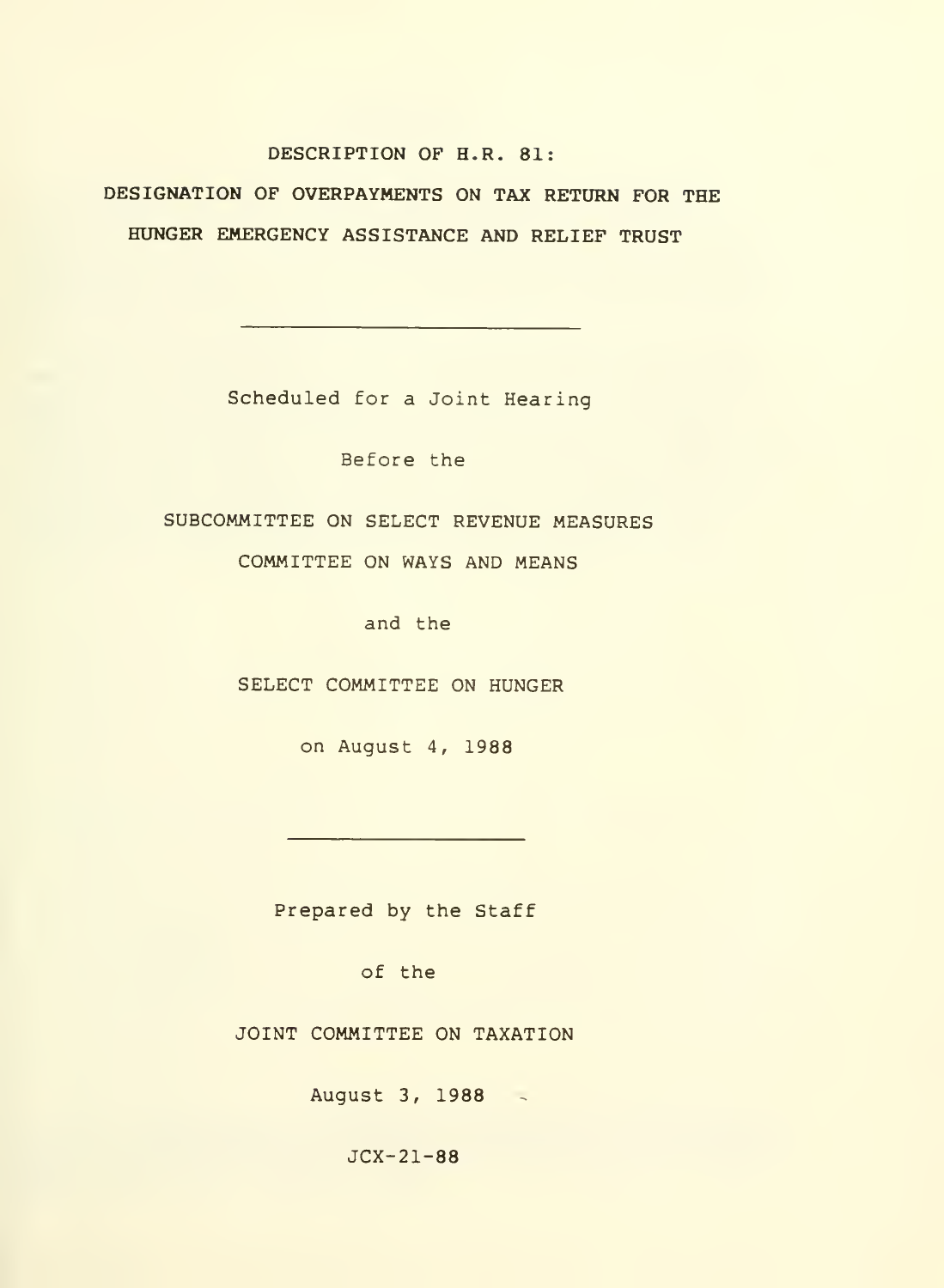#### INTRODUCTION

This document,  $\frac{1}{r}$  prepared by the staff of the Joint Committee on Taxation, provides a description of the provisions of H.R. 81 (the Hunger Emergency Assistance and Relief Trust Act). A joint hearing is scheduled on the bill on August 4, 1988, before the Subcommittee on Select Revenue Measures of the House Committee on Ways and Means and the House Select Committee on Hunger.

H.R. 81 would amend the Internal Revenue Code to allow taxpayers to designate on their Federal income tax return part or all of tax overpayments (refunds) as a contribution to a trust fund (Hunger Emergency Assistance and Relief Trust) established by the bill for the relief of domestic and international hunger. The Secretary of the Treasury would disburse amounts authorized by the Hunger Commission (established by the bill) from the Trust to qualified hunger relief services organizations. The Commission would be required to submit annual reports to the Congress.

This document may be cited as follows: Joint Committee on Taxation, Description of H.R. 81: Designation of Overpayments on Tax Return for the Hunger Emergency Assistance and Relief Trust (JCX-21-88), August 3, 1988.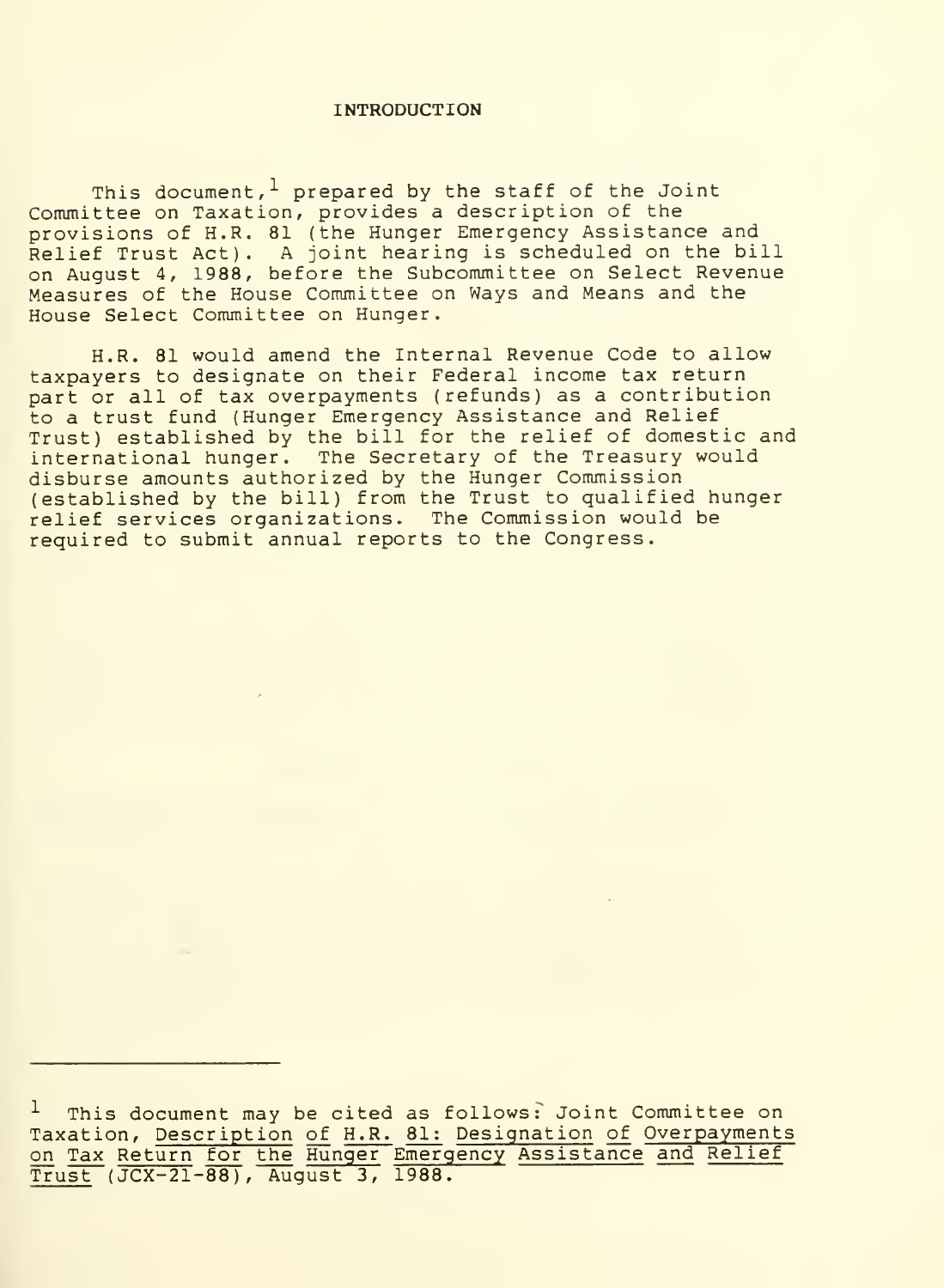# DESCRIPTION OF H.R. 81<sup>2</sup>

## Designation of Overpayments on Tax Return for the Hunger Emergency Assistance and Relief Trust

#### Present Law

Under present law, individual taxpayers may elect to allocate \$1 (\$2 on a joint return) of their tax liability to the Presidential Election Campaign Fund, a fund established to provide financing to the campaigns of presidential and<br>vice-presidential candidates (Code sec. 6096). An election  $vice-precision$  candidates (Code sec. 6096). to make an allocation to the fund neither increases nor decreases the taxpayer's liability, but merely determines whether the allocated amount will be used by the Federal Government for Presidential campaign financing.

No other provisions of Federal tax law permit taxpayers to designate for what purpose the amount of tax owed is to be used by the Government. Present law does not permit taxpayers to make contributions for charitable or other purposes through designations on their Federal income tax return.

The Commissioner of Internal Revenue, in the instructions to Form 1040, has encouraged taxpayers to include with their tax return voluntary contributions to reduce the public debt. Taxpayers wishing to do so must enclose a separate check (as a tax-deductible contribution), payable to the Bureau of Public Debt.

### Explanation of the Bill

## Designation of income tax refunds for Hunger Emergency Assistance and Relief Trust

Under the bill, persons (including individuals, corporations, estates, and trusts) entitled to an income tax<br>refund could designate part or all of the refund as a contribution to the Hunger Emergency Assistance and Relief Trust, a trust fund that would be established by the bill within the United States Treasury. The designation would not increase or decrease the taxpayer's tax liability for the year covered by the return.

 $^2$  H.R. 81 was introduced on January 6, 1987, by Representative Carr.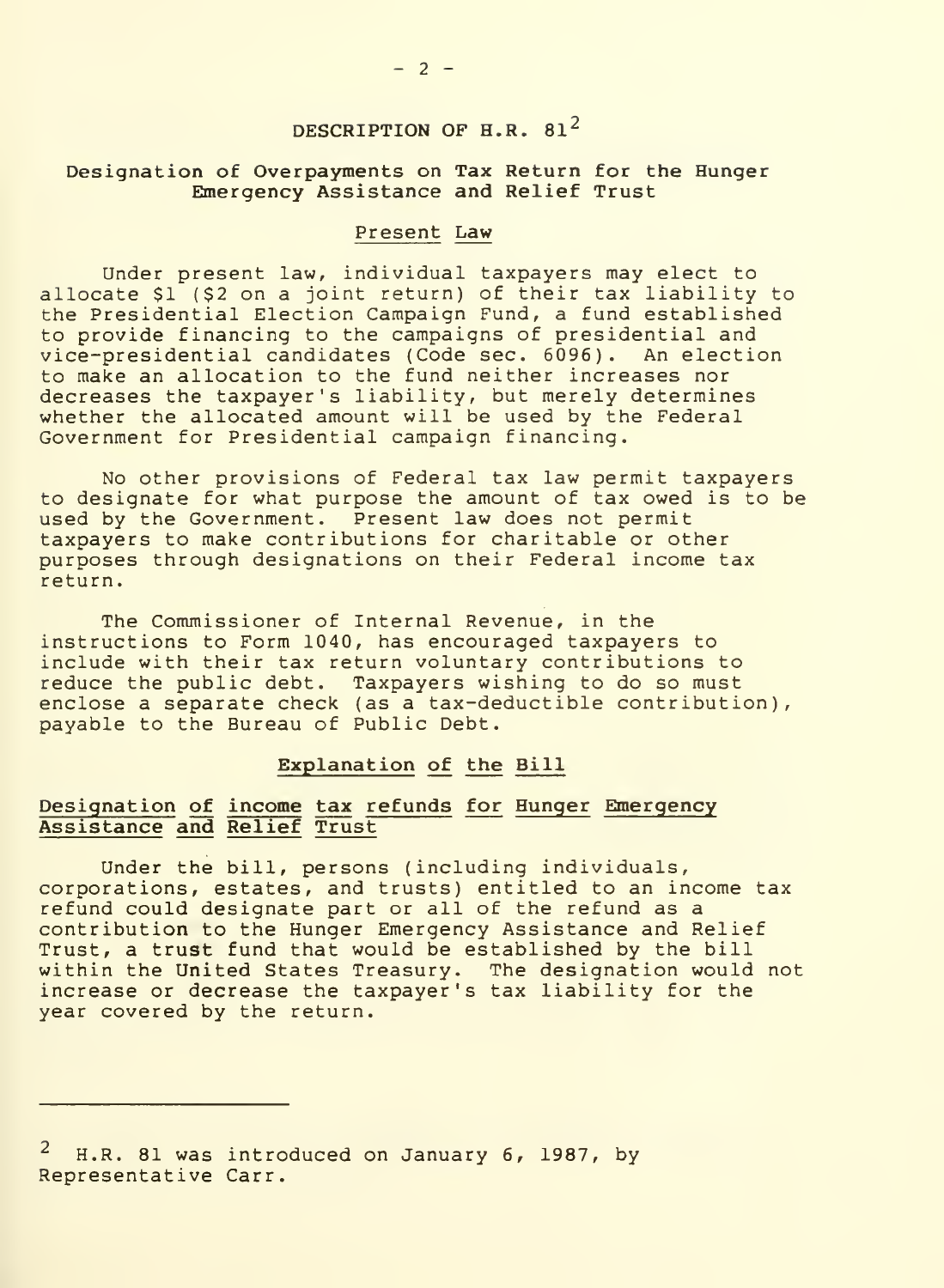#### Disposition of amounts in Trust

The Secretary of the Treasury would disburse amounts authorized by the Hunger Commission, a commission that would be established by the bill, from the Trust to qualified hunger relief services organizations.

A qualified hunger relief services organization would be defined as any tax-exempt, charitable organization recognized under State law which has as its principal purpose the relief of hunger; has been in existence for at least two years; uses not more than 22 percent of its annual budget for administrative costs; has developed, and is able to implement, a hunger relief plan;<sup>3</sup> and satisfies certain other requirements of the Hunger Commission. All qualified organizations that receive amounts from the Trust must make <sup>a</sup> matching contribution to the hunger relief plan.

Qualified organizations which receive funds from the Trust would be prohibited from engaging in certain acts, including (1) failing to make a matching contribution to the hunger relief plan, (2) failing to properly use the amount paid and the matching contribution in connection with the hunger relief plan, (3) using more than 10 percent of the amount paid or more than 10 percent of the matching contribution for administrative expenses, or (4) failing to comply with certain Hunger Commission requests.

### Establishment and powers of Hunger Commission

Under the bill, a Hunger Commission would be<br>established, consisting of four members to be appointed (on a bipartisan basis) by the President and a fifth member to be appointed by the Presidential appointees as the Chair of the Commission. The Commission would direct the Secretary of the Treasury to pay from the Trust to any qualified hunger relief services organization up to \$100,000 per year for the purpose of providing hunger relief services under a hunger relief plan.

The Commission must authorize the payment of funds within 180 days after such funds are received by the Trust. In addition, at least 50 percent of the amounts received by the Trust are to be paid to qualified organizations to provide hunger relief services in the United States. The Commission would be required to submit annual reports to the Congress

 $3$  A hunger relief plan is a plan for the amelioration or alleviation of actual or threatened starvation or severe malnutrition of individuals.